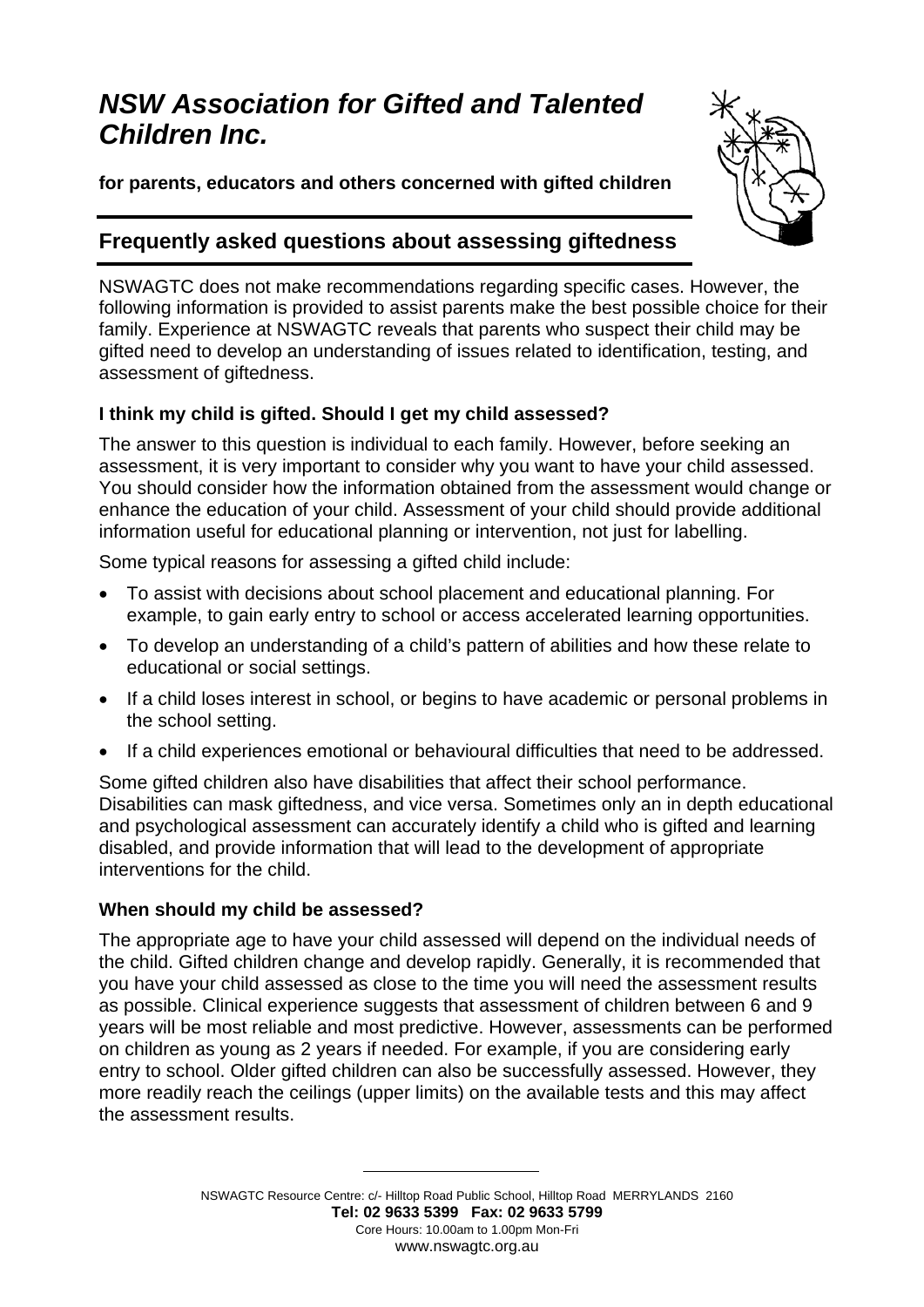#### **What is the difference between testing and assessment?**

Testing refers to the individual administration of a standardised test, such as an IQ test, according to very specific directions. Standardised tests provide scores that enable statistical comparison with children of the same age. Assessment includes testing, but goes well beyond it. As a parent, you should be wary of any professional who plans to assess your child without obtaining the child's history in regard to general development, education, health, social interactions and family interactions.

Your child's unique approach to the test situation will provide information about their response to challenge, level of anxiety, impulse control, persistence, and enthusiasm for learning. A full assessment attempts to look at the child from many different perspectives, and to integrate the information collected from testing and other methods into an accurate assessment of your child. The primary goal of assessment should be to make very specific educational and behavioural recommendations for both the school and the home environments.

# **What is the difference between achievement and ability testing?**

In general, there are two types of standardised tests: achievement tests and ability (or aptitude) tests.

Achievement tests measure how well students have mastered subject and skill requirements at a particular grade level. The Year 3 and 5 Basic Skills Tests are examples of standardised achievement tests given to NSW students.

Ability tests measure cognitive skills, such as verbal, abstract, or numerical reasoning, and build a profile of individual strengths and weaknesses. IQ tests are examples of standardised ability tests.

In some cases, data from achievement tests is compared with abilities test data to determine if a student is performing at, above or below his or her ability level.

# **What should I know about IQ testing?**

Typically a comprehensive assessment would include administration of an individual IQ test. The latest versions of the most commonly used IQ tests are: the Stanford-Binet Fifth Edition (SB5), the Wechsler Intelligence Scale for Children Fourth Edition (WISC-IV), and the Wechsler Preschool and Primary Scale of Intelligence Third Edition (WPPSI-III).

The time taken to administer an IQ test will depend on the individual needs of the child (from 1 to 2 hours). IQ tests consist of a series of subtests and do not merely produce one score. The subtests are designed to target different cognitive skills related to verbal and non-verbal processing skills as well as working memory. Subtest scores can be used to develop a profile of the child's strengths and weaknesses and may highlight areas that need to be further investigated.

IQ tests have been developed so that an IQ score from 90 to 110 is generally considered average, corresponding to roughly the middle 50 percent of the population. At the high end, 2-3 percent of the population will have IQ scores above 130. Psychologists report results of IQ testing using one or more of the following methods:

- As a qualitative range, using terms such as Average, High Average, or Superior.
- As a percentile rank. If the percentile rank were 97, for example, it would mean that the child scored higher than approximately 97 out of 100 children the same age.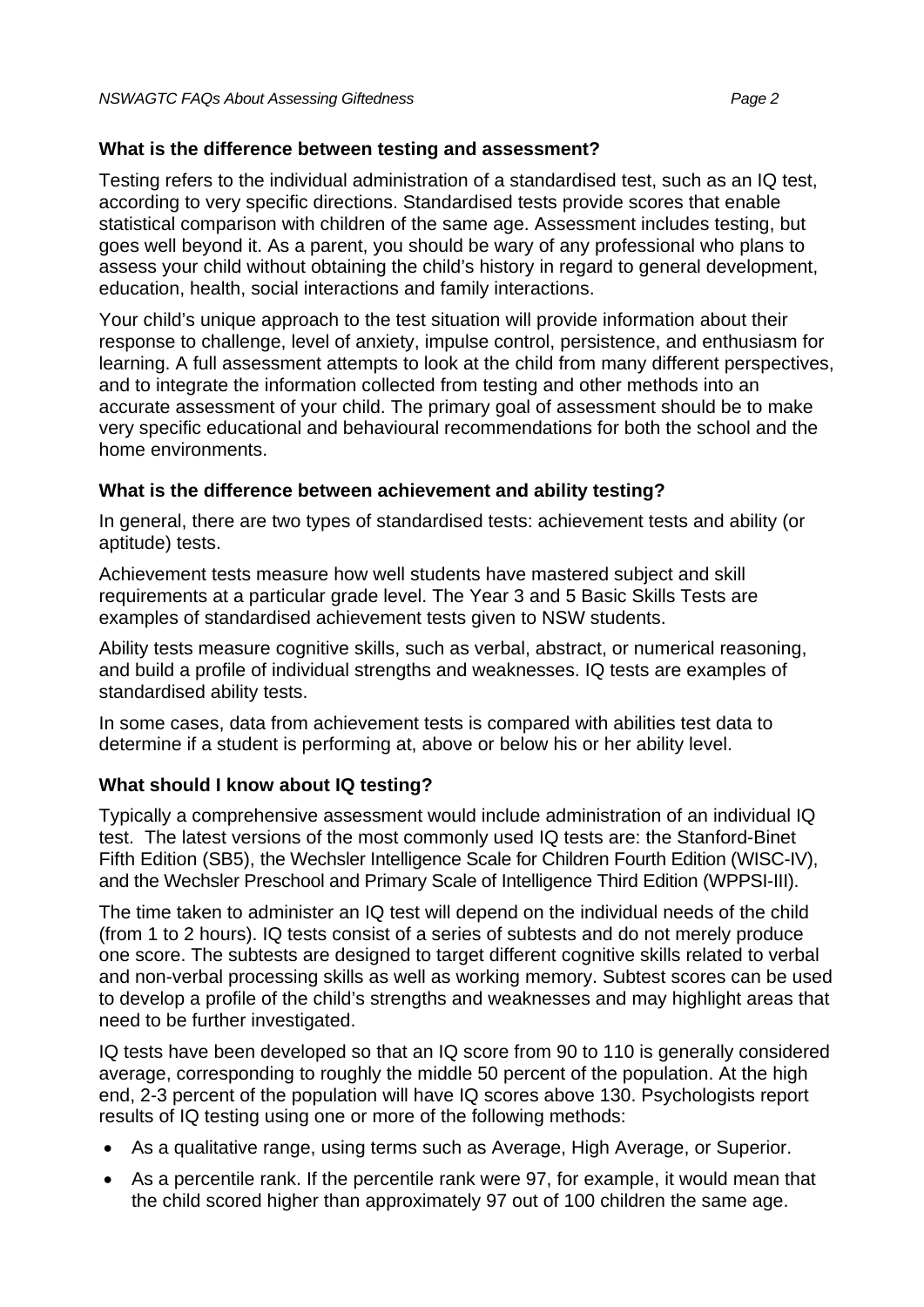- As a range of scores (also referred to as confidence intervals). For example, a report might state that a child's IQ score fell in the range from 129-139.
- As a Full Scale IQ score.

No IQ score should be considered an exact measure of intellectual ability. There are many factors that might result in an individual score varying a little from one occasion to another on any test. These include anxiety, motivation, or rapport with the person administering the test. In addition, full-scale IQ scores may be lower for a gifted student who also has a learning disability. However, an experienced psychologist is likely to detect discrepancies in subtest results that may indicate further investigation is needed.

Although professionals in the field continue to debate the merits and limitations of IQ testing, IQ tests are generally a good overall predictor of the types of problem-solving and cognitive skills required for achievement in educational settings. However, IQ tests do not measure creativity, leadership, initiative, curiosity, commitment, artistic skill, musical talent, social skills, emotional wellbeing, or physical prowess.

Individuals with the same IQ score are still very different people, with different strengths and weaknesses, behaviours and personalities. A child's IQ score provides only one piece of information and should never be the sole basis used in determining giftedness. An IQ score alone does not determine a student's needs, an appropriate curriculum, or what program a school offers.

# **What is off-level testing?**

Gifted children will develop or master a variety of skills or knowledge earlier than other children, or will develop skills or knowledge at a more advanced level than their age peers will. Assessment must adapt to this reality and off-level testing is one strategy for making this adaptation. For example, most children do not read before entering school so most assessments of preschool children do not routinely include reading. Some gifted preschool children do read early, and an adequate assessment of them should include measures of reading. The most important factor is not to make assumptions about the child's level of ability based upon age or upon grade, but rather to select test materials that will permit a young child to demonstrate high-level skills in a variety of areas.

# **Who can test my child?**

In Australia, all psychologists are legally required to register with the Psychologist Registration Board in their State or Territory. Your child can be assessed by a fully registered psychologist or by a provisionally registered psychologist (sometimes called intern psychologist) who is under supervised practise.

NSW Psychologists Registration Board Phone: (02) 9219 0211

Membership of the Australian Psychological Society (APS) is not compulsory. However, to become a member of APS, a psychologist must continually meet professional development standards beyond the legally required registration. The APS provides a referral service to help you find a psychologist to suit your needs.

Australian Psychological Society Phone: 1800 333 497

School psychologists provide psychological services to school communities and support students who have been referred to them for assistance across a diverse range of issues. If your child attends a non-government school, you should check with your school whether you have access to school-based psychological services.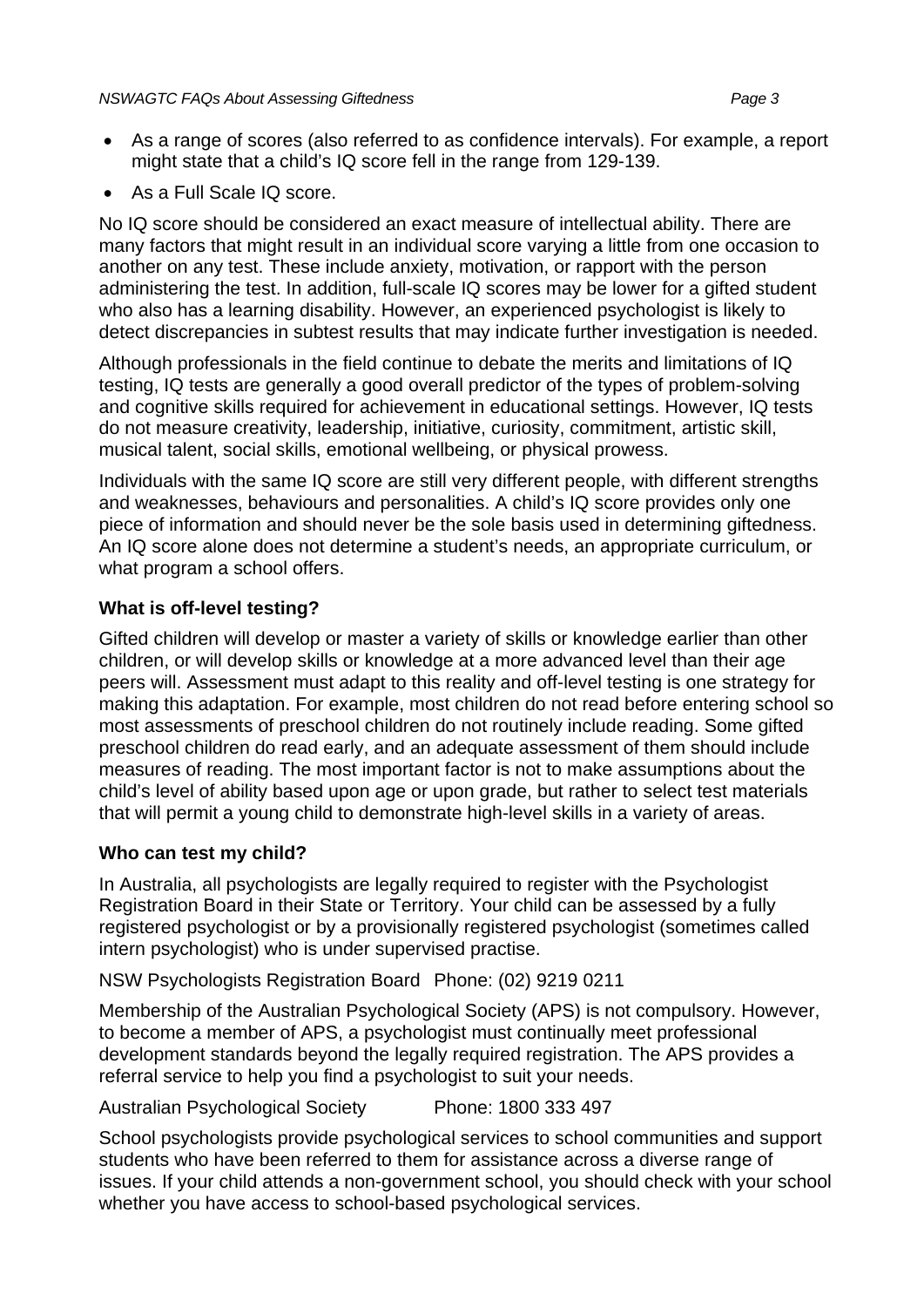If your child attends a NSW government school, you will have access to school counselling services through the NSW Department of Education and Training. School counsellors are experienced teachers who have a degree in psychology and postgraduate qualifications in school counselling. They work with students of all ages, and their families, from pre-school to Year 12. District guidance officers also provide school counselling services and, in addition, co-ordinate a team of school counsellors. Every government school has access to a school counsellor or district guidance officer. School counsellors can provide assessment as well as support, information and advice to students, parents and teachers. However, school counsellors are not at every school every day. It is necessary for parents or carers to make an appointment by telephoning the school. In addition, priorities for the school counsellor's time will be determined, in consultation with the school counsellor, by the principal.

# **My child's school wants to arrange an assessment. Should I give permission?**

Again, the answer to this question is individual to each family. However, no assessment of your child can be undertaken without your permission. Before giving permission for a school-based assessment, parents should weigh up the relative pros and cons of searching more broadly for an appropriate professional. A child cannot be assessed with the same individual IQ test within two years of a previous assessment (although it may be possible to assess a child with a different IQ test if needed). For this reason, it is essential that parents give careful consideration to the issues outlined in this document before giving permission for their child to be assessed.

As a parent, you have a right and a responsibility to contribute to decision-making processes that affect your child at school. When considering a school-based assessment, you need to be clear on what type of testing will be undertaken with your child, who will conduct the testing, and why your child is being tested. You also need to confirm how and when results will be reported to you as the parent, and how school staff will use the results to make meaningful changes for your child. You have the right to give or refuse permission for your child to be assessed.

# **What qualities should I look for in the professional assessing my child?**

It is most important that both you and your child feel comfortable and can establish a rapport with the professional that will conduct the assessment. As a parent, when speaking to a professional for the first time, you should feel free to say that you think your child may be gifted. You should then hear a question like, "Why do you think that your child may be gifted? What does your child do that suggests this?" thus opening the door for a frank discussion of your child's development and history. Ideally, you will encounter a very knowledgeable professional who will conduct a comprehensive assessment of your child's abilities and make specific recommendations.

It is also important to choose a professional who has experience in working with and assessing gifted children. Many otherwise highly qualified psychologists have little or no experience testing gifted children. If there is insufficient understanding of the psychology of giftedness, some of the normal characteristics of giftedness – such as physical, emotional, and other sensitivities; fidgetiness and/or negativity when presented with routine tasks mastered long ago; unhappiness in the school setting; incisive use of logic; and a preference for older peers – may be misunderstood as criteria for diagnosing a disorder. Furthermore, investigation of possible learning disabilities in a gifted child requires extensive experience with a wide range of testing tools.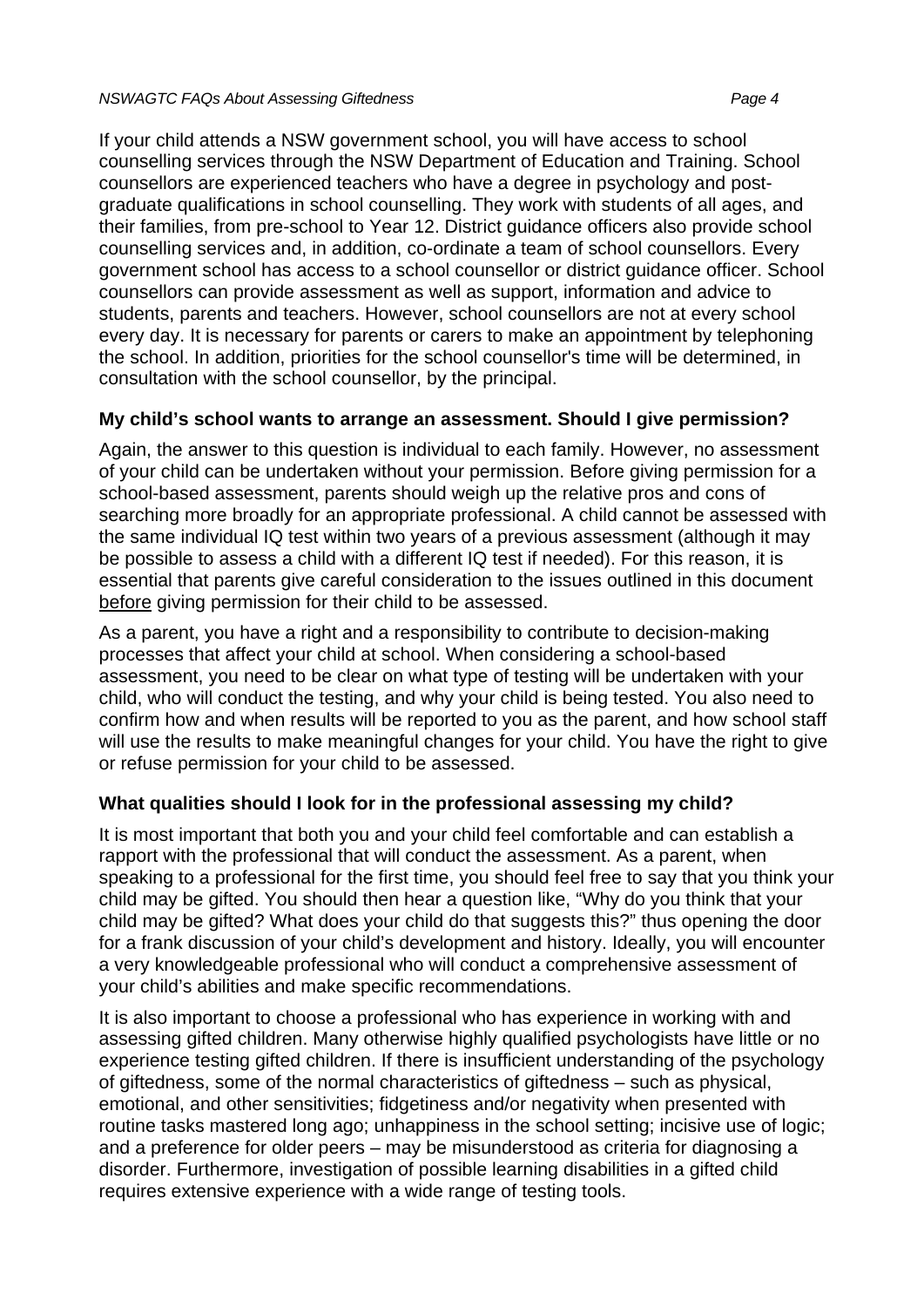Parents may be able to gauge whether their child is likely to respond well to a specific psychologist if they speak briefly with the psychologist prior to making an appointment for the assessment. Referrals from other families whose children have been tested can also assist parents in locating a psychologist who has good rapport with gifted children. NSWAGTC can provide a referral list of psychologists experienced in assessment of gifted children to aid you in your search. However, we do not make recommendations for specific psychologists.

# **What questions should I ask before the assessment?**

Depending on your situation, asking some of these questions may be appropriate:

- What services do you offer?
- What is your background in assessing children who may be intellectually advanced?
- What types of tests and assessments do you administer?
- How much will the assessment cost?
- Is a comprehensive written report included in the fee? If not, what is the additional cost for such a report?
- Will the written report include recommendations related to school?
- Is a follow-up session explaining the results to the parents included in the fee?

#### **How should I prepare my child for an assessment?**

The night before the assessment, you should ensure that your child gets well rested. In the morning, if possible, ensure your child eats a protein-based breakfast to help them maintain attention during the assessment.

You know best how to tell your child what to expect so that the assessment will be a pleasant and comfortable time. Some children need reassurance, while others do not. Most children like to know where they are going, and why, so it is wise to think through what you are going to tell them. However, it is best not to tell your child that the object of the visit is to "play" or to "take tests". Your child should expect to be working with a person who likes children, who has interesting activities to do, some of which will involve talking and some of which will be more like puzzles and drawing. Your child should also know that some of the activities will be easy and some will be for older children, but that they are worth a good try to see how many of them they can do. When possible, it is better not to suggest to your child that the results of the test will make the difference in acceptance or non-acceptance into an educational program, as this can create undue pressure on the child. You should consult with the professional who will assess your child if you have any questions about what to tell your child about the assessment.

# **How do children react to being assessed?**

Children generally enjoy the opportunity to interact with an attentive and encouraging adult. Most gifted children find the assessment experience challenging and interesting, rather than intimidating.

# **What should I expect once the assessment is completed?**

When the testing session with your child has finished, the psychologist will usually schedule a follow-up consultation with you. The follow-up appointment for parents will normally take place after you have been provided with a comprehensive written report of the assessment. During the follow-up session, the psychologist will explain the results of the testing, including what the scores do – and don't – mean. The psychologist will also